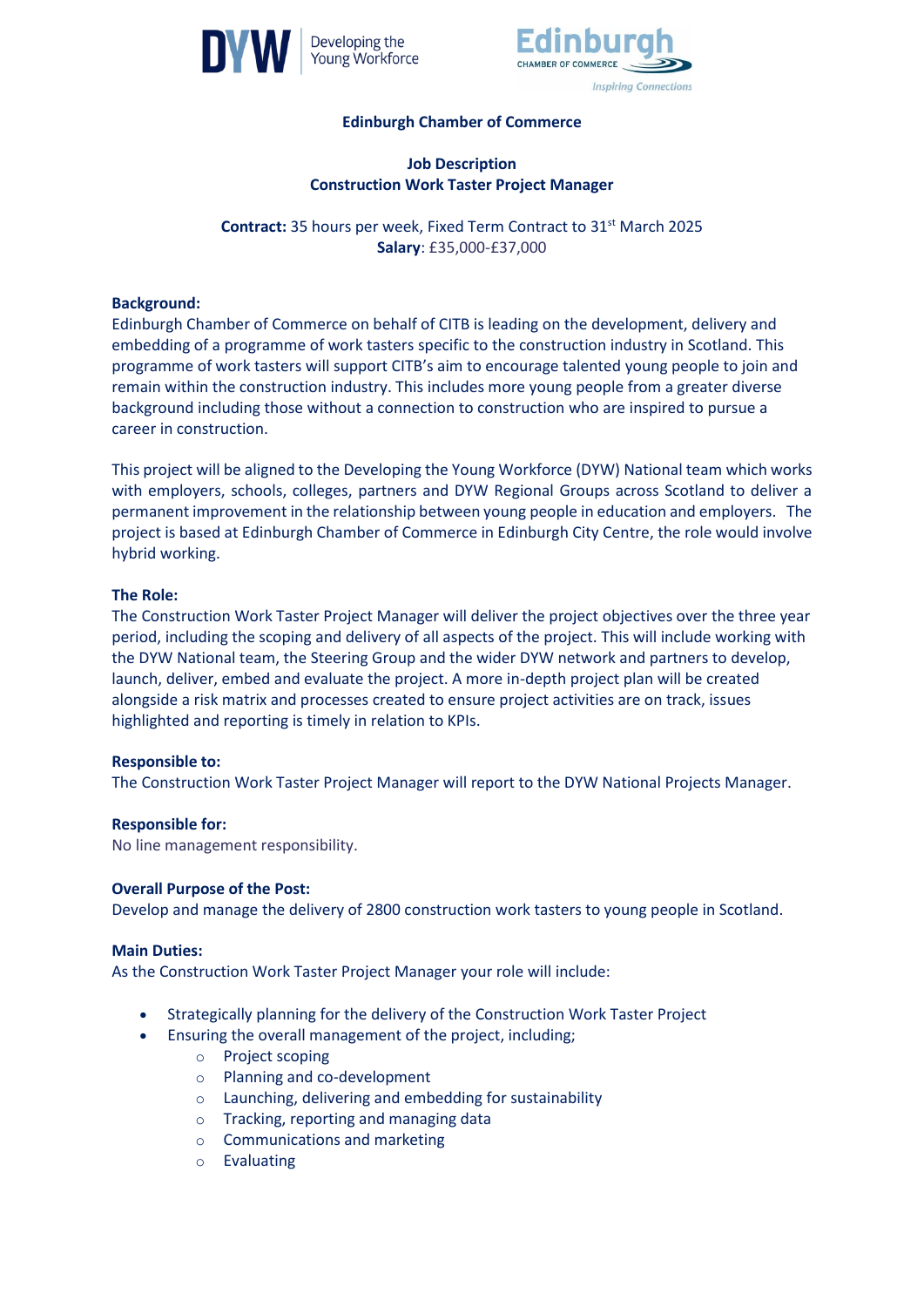- Overseeing the delivery of project, working with the steering group and the network of wider partners to ensure co development and delivery.
- Engaging with the construction industry to stimulate their involvement.
- Effectively manage budgets and risk to ensure these are managed effectively.
- Any other duties as appropriate to the post.

All of the responsibilities and duties are to be carried out according to the Edinburgh Chamber of Commerce's standards, policies and procedures and adhere to Scottish Government's policies and procedures.

## *This job description is open to review at any time and was last revised in April 2022.*

#### **Learning and Training:**

You will have access to learning and development through Edinburgh Chamber of Commerce Training opportunities and your personal development plan.

## **Edinburgh Chamber of Commerce**

## **Person Specification: Construction Work Taster Project Manager**

|                                                                                       | <b>Essential</b> | <b>Desirable</b> |
|---------------------------------------------------------------------------------------|------------------|------------------|
| Skills, ability, knowledge                                                            |                  |                  |
| A track record of project management and delivery and experience aligned to           | $\checkmark$     |                  |
| education and/or employability for young people.                                      |                  |                  |
| Excellent verbal and written communication skills with attention to detail and        | $\checkmark$     |                  |
| accuracy, including presentation delivery to a variety of audiences.                  |                  |                  |
| The ability to engage with employers, the business community and partners to          | ✓                |                  |
| co-develop and co-deliver projects.                                                   |                  |                  |
| A track record in influencing and engaging with internal and external                 | $\checkmark$     |                  |
| stakeholders demonstrating strong interpersonal and leadership skills.                |                  |                  |
| Experience in driving performance and delivering improvement initiatives to           | $\checkmark$     |                  |
| add value.                                                                            |                  |                  |
| Competent knowledge and use of IT/computer skills and database                        | ✓                |                  |
| management.                                                                           |                  |                  |
| Strong planning and organisation skills with the ability to prioritise effectively to | $\checkmark$     |                  |
| balance short-term demands with long-term development and work as part of a           |                  |                  |
| team to ensure delivery of KPI's                                                      |                  |                  |
| Knowledge and understanding of Construction Industry.                                 | $\checkmark$     |                  |
| Awareness of current DYW and Young Person Guarantee policies and priorities,          |                  | $\checkmark$     |
| including Career Education Standard.                                                  |                  |                  |
| Knowledge of the apprenticeship landscape and employment climate.                     |                  | ✓                |
| Knowledge of post school transitions for young people, including those with           |                  | ✓                |
| additional support needs.                                                             |                  |                  |
| <b>Personal Qualities</b>                                                             |                  |                  |
| Strong verbal and written communication and interpersonal skills                      | $\checkmark$     |                  |
| Relationship and stakeholder management (these will include young people,             | ✓                |                  |
| education and industry partners)                                                      |                  |                  |
| Innovative with the ability to use initiative.                                        | ✓                |                  |